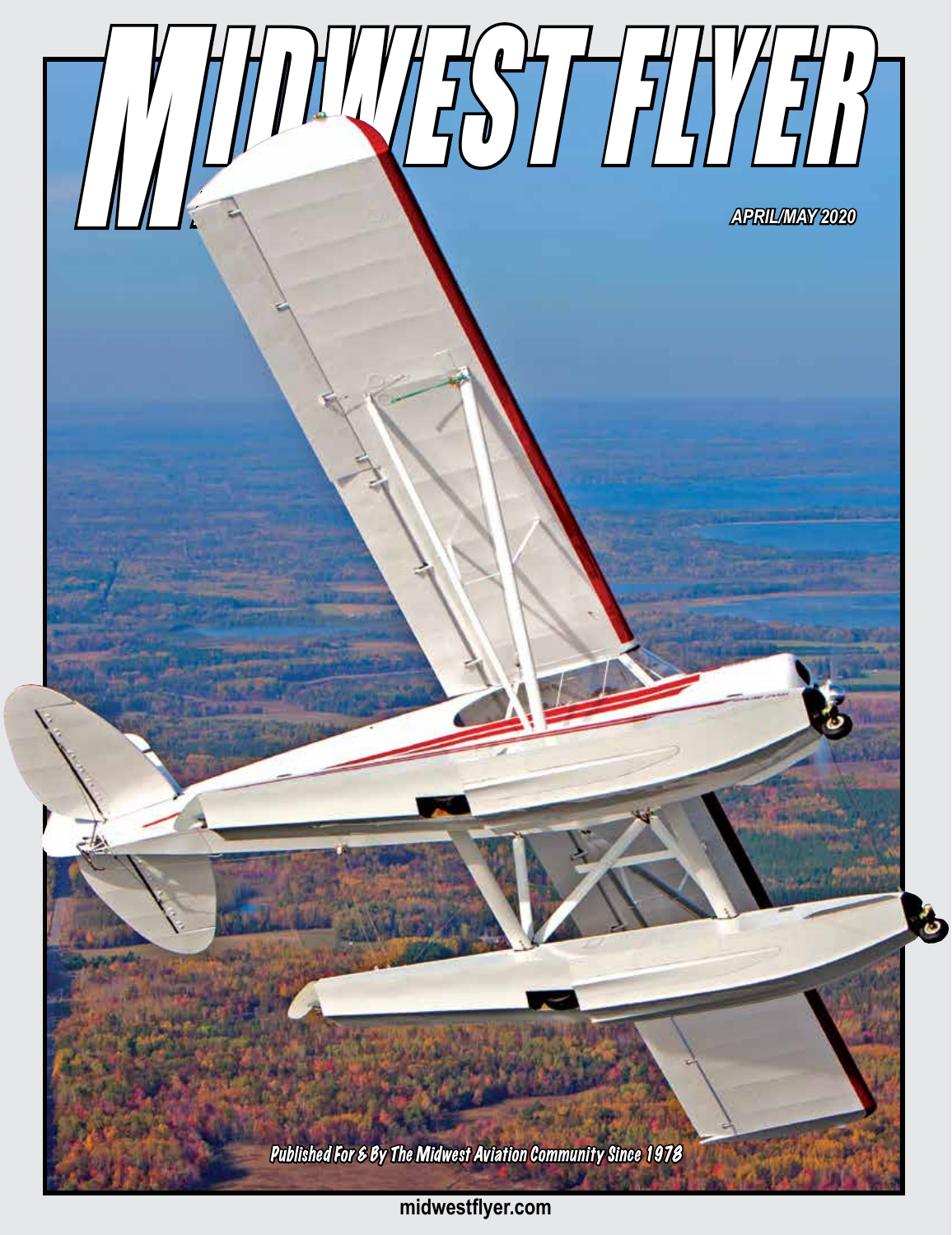# A Flight To End Polio

*Photos republished with permission © 2020, The Gazette, Cedar Rapids, Iowa*

**I** f you ask Peter Teahen of Cedar Rap Iowa, why he is flying a single-enginearplane around the world, he will sn and softly say, "I was inspired as a young f you ask Peter Teahen of Cedar Rapids, Iowa, why he is flying a single-engine airplane around the world, he will smile pilot."

Teahen recalled once hearing a fellow pilot and his son at a local flying club describe their adventure flying their Cessna 172 from Iowa to Alaska. It was then that Teahen first got inspired to likewise fly on a lifetime adventure to Alaska. More recently, Teahen recalled reading the stories of pilots who had flown around the world.

"I read that only 700 pilots in history had circumnavigated the globe in a single-engine aircraft, and that fewer than 300 of those pilots are still living."

As a funeral director, Teahen witnessed way too many people who never fulfilled their lifelong dreams. As he read



Peter Teahen taxiing his 1978 Piper Lance.

Teahen laughs as he recalls telling his wife that he was going to fly their Piper Lance solo around the world. She smiled, saying it was a wonderful idea and that she couldn't wait to hear about how the plans develop. Teahen didn't sense



Peter Teahen at the controls of his 1978 Piper Lance.

about those 700 pilots, he realized that after 48 years of flying, it was time to make his dream of adventure come true. But simply flying from Iowa to Alaska would not be enough. Teahen started making plans to fly to Alaska, but in a roundabout way – around the world!

the proverbial pat on the head until about 3 months later. After sharing his vision of the flight with his wife, she realized her husband was serious and said something to the effect of, "No, you are not flying 20,000 miles and visiting 17 countries in a single-engine airplane by yourself. That's crazy!" That got Teahen thinking of who else might make the trip with him. He thought of pilots he has known over the years, and casually mentioned the flight to a few. Everyone found the idea interesting, but took a pass, except for John Ockenfels, a retired business executive from Iowa City, Iowa. Over the years, Teahen and Ockenfels who were cousins through marriage, would often share stories about flying. Ockenfels is a veteran aviator with

nearly 4000 hours of flight time. He holds a commercial pilot certificate and an instrument rating.

The one strong commonality between Teahen and Ockenfels is their personal belief in humanitarian volunteer service to others. Teahen has been a volunteer disaster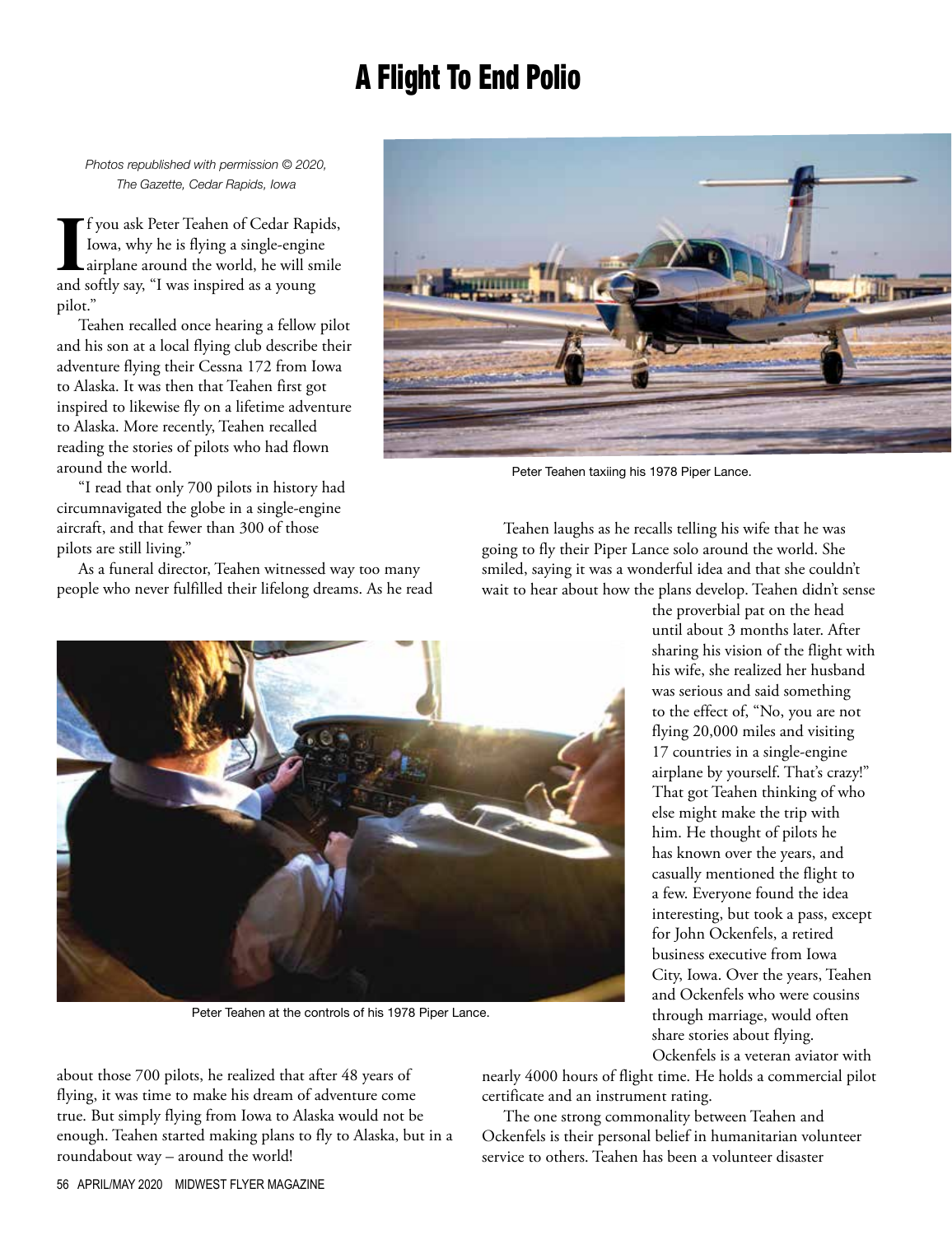

responder for more than 30 years, and Ockenfels has been extensively involved in supporting and meeting the needs of charitable organizations within his community.

As members of the International Fellowship of Flying Rotarians, Teahen and Ockenfels knew immediately that they would use the global flight as a fundraiser for Rotary International's three-decade quest to finally eradicate polio. The two pilots set a goal to raise \$1 million with 100% of the proceeds going directly to Rotary International's *"Polio Plus"* program. All flight expenses will be paid by Teahen and Ockenfels.

At press time, the planned departure date from Eastern Iowa Airport in Cedar Rapids, Iowa, was March 24, 2020, but all was dependent on the spread of the Coronavirus. The virus threatened their access to some countries and the number of countries affected might have easily increased by then.

"We have been talking with U.S. health officials and our contacts overseas, who are suggesting warmer weather could diminish the threat enough not to impact our departure," said Teahen. "We anticipate that the worse-case scenario would mean a delay of no more than 30 days."

Teahen stated that the dates may also change due to other issues along their route which are out of their control.

"The 20,000-mile eastbound route has us facing one of our biggest challenges almost immediately, as we fly nearly 10 hours across the North Atlantic between St. John's Newfoundland to the Azores," said Teahen.

On their flights over hazardous water, Teahen and Ockenfels will be wearing immersion suits, and packing a five-man raft with emergency supplies, satellite phones and personal tracking devices. "Once the flight is underway, everyone will be able to visit our website at **www. flighttoendpolio.com**, and with only a 5-minute delay, see exactly where we are," said Teahen. For this tracking, the pilots will be using services from FlightAware,

#### *Continued on Page 62*